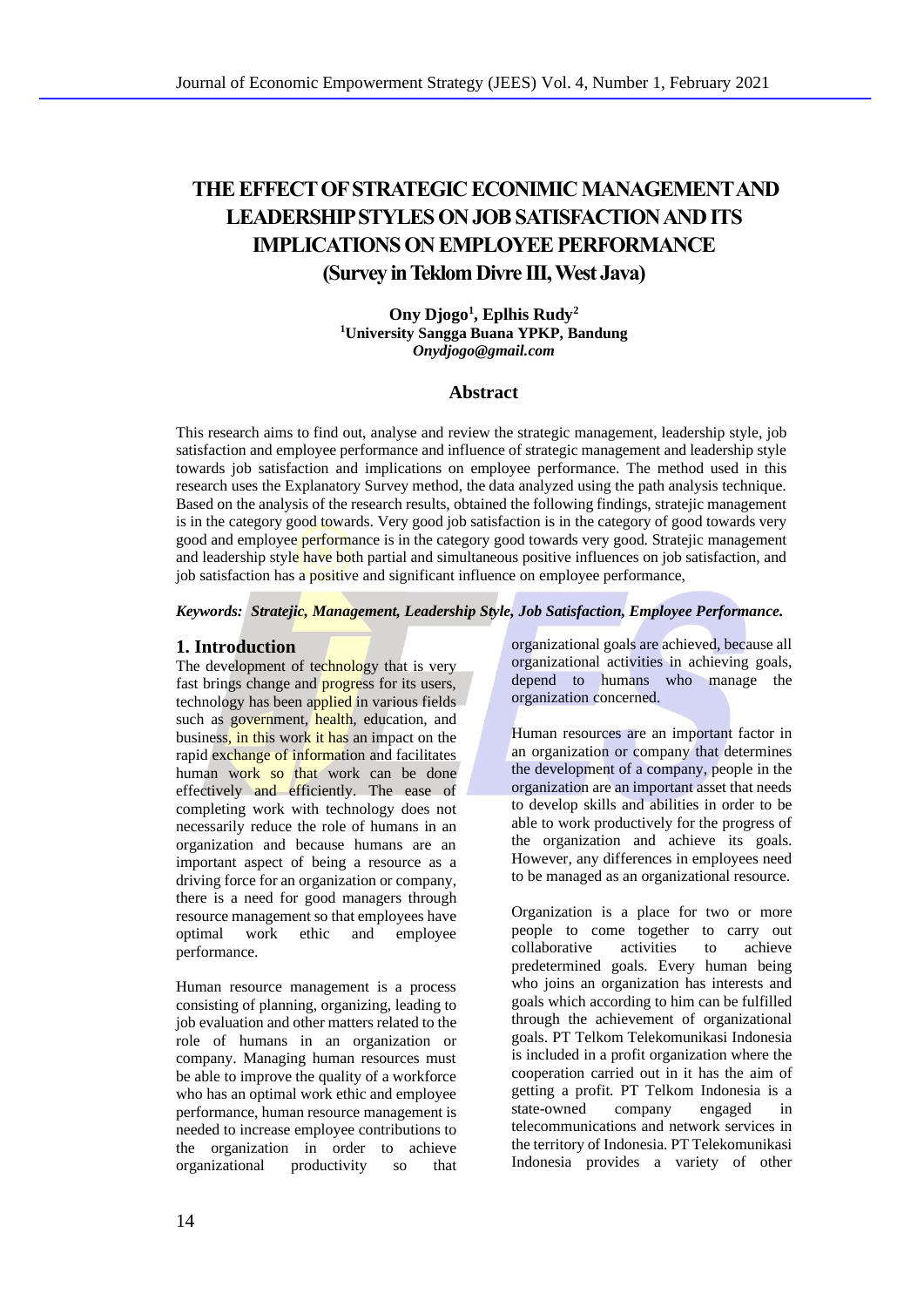communication services including interconnection of multimedia telephone networks, data and services related to internet communications, satellite transponder leasing, leased lines, paid telecommunications and VoIP services. A company that has a vision of being a company that excels in providing Telecommunication, Information, Media, Education and Services ("TIMES")

The Indonesian government has taken steps, namely, strategic policies for governmentowned enterprises, namely an increase in efficiency for BUMN, through privatization with capital ownership and restructuring. Privatization is part of BUMN efforts, specifically this privatization policy begins with regulation No. 55 of 1990, concerning limited liability companies that sell their shares to the public through the capital market and then amended by government regulation No. 12 of 2004, concerning the implementation of **activities** in the capital market sector.

The development of **PT Telekomunikasi** Indonesia shares is as shown in the table below:

Table. 1.1

PT Telekomunikasi Indonesia Share Report  $2012 - 2016$ 

| <b>Revenue</b> | percentage |
|----------------|------------|
| 71,143         |            |
| 82,967         |            |
| 88,696         |            |
| 102,470        |            |
| 116,133        |            |
|                |            |

Source: Saham PT Telekomunikasi Indonesia

Table 1.1 shows that in terms of revenue, PT Telekomunikasi Indonesia has increased, but the increase is not very significant.

The insignificant increase in PT Telekomunikasi Indonesia's shares was due to the very fast business in the telecommunications sector, innovations which are developing rapidly in line with the growing market demand which is getting higher. This study aims to determine, observe, and examine more deeply about:

1. Strategic management, leadership style, job satisfaction and employee performance at PT Telekomunikasi Indonesia Tbk Regional Division III West Java.

- 2. The magnitude of the influence of strategic management on job satisfaction at PT Telekomunikasi Indonesia Tbk Regional Division III West Java.
- 3. The size of the influence of leadership style on job satisfaction at PT Telekomunikasi Indonesia, Tbk Regional Division III West Java.
- 4. The magnitude of the influence of strategic management and leadership style simultaneously on job satisfaction at PT Telekomunikasi Indonesia Tbk Regional Division III West Java.
- 5. The magnitude of the influence of job satisfaction on employee performance at PT Telekomunikasi Indonesia Tbk Regional Division III West Java.

# **2. Method**

This research is descriptive and verification. Descriptive research is research that aims to obtain descriptive characteristics of strategic management variables, leadership styles, job satisfaction, and performance. The nature of verification research is research that wants to test the truth of a hypothesis carried out through data collection, which tests the influence of strategic management, leadership style on employee job satisfaction and its implications for performance (survey at PT. Telekomunikasi Indonesia tbk Regional Division III West Java).

The research method used is descriptive survey and explanatory survey method. Where the descriptive survey is used to get data from certain scientific places, but the researchers do the treatment in collecting data (Sugiyono, 2012) the unit of analysis is the employees of PT. Telekomunikasi Indonesia tbk Regional Division III West Java.

# **3. Result and Discussion**

Descriptive Analysis

Descriptive analysis aims to describe the responses of respondents about strategic management and leadership style as the independent variable, job satisfaction as an intervening variable, and employee performance as the dependent variable.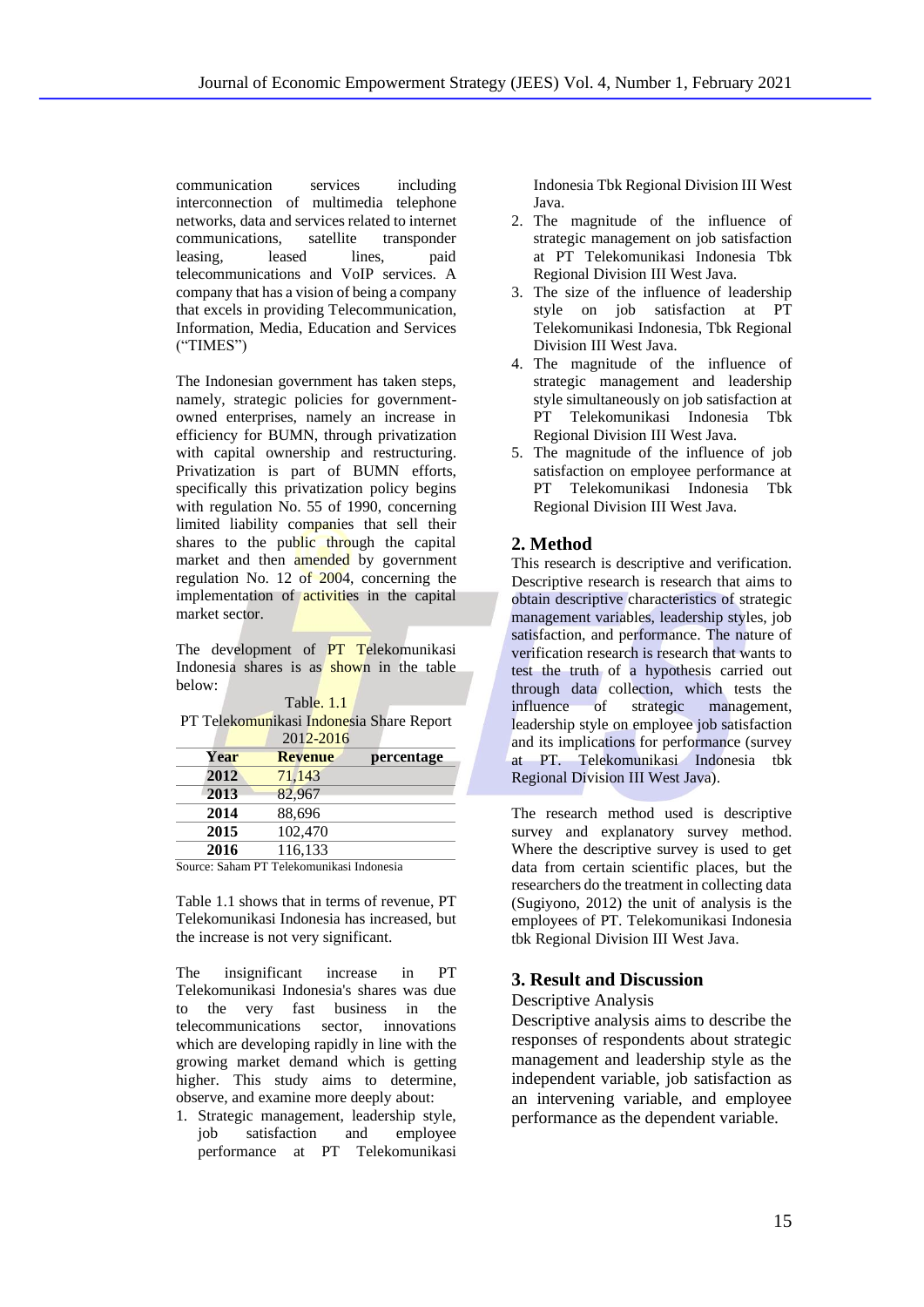After testing the data, the research step is to conduct an assessment as a description of the phenomenon of the research variables at this time. The determination of the criteria for the average value of the respondents' answers is included in the interpretive criteria as follows:

 $T_{1}$ , 1.1.  $2.1$ 

| Table 5.1             |                         |  |
|-----------------------|-------------------------|--|
| Interpretive Criteria |                         |  |
| Average               | <b>Interpretation</b>   |  |
| <b>Score</b>          |                         |  |
| $4,2 - 5,0$           | Very good / Very Strong |  |
| $3.4 - 4.1$           | Good / Strong           |  |
| $2,6 - 3,3$           | Good enough / enough    |  |
| $1,8 - 2,5$           | Not good / Weak         |  |
| $1,0-1,7$             | Very bad / Very weak    |  |
| - -                   | - - - -                 |  |

Source: J. Supranto 2001

#### Strategic Management Variable (X1)

Strategic management is measured by 12 statement items from three dimensions, namely, Strategy Formulation, Strategy Implementation, Strategy Evaluation (Sedarmayanti, 2011), here are the results of the research.

Based on the results of the study, the score for the range of data values for strategic management was obtained which was represented by 12 statements for 91 employees of PT. Telkom Drive III West Java. The value is obtained from multiplying 91 employees with 12 questions and then multiplying it by the maximum number (5) and drinking (1) alternative answers, so that the maximum answer value range is obtained  $(R \text{ max} = 5,460)$ , and the minimum answer value ( $R \text{ min} = 1,092$ ).

Based on the recapitulation results of respondents' answers regarding strategic management which consists of 12 statements with the following frequency details: the number of items of respondents who answered scale 1 was 0.09%, answered scale 2 was 2.11%, answered scale 3 was 10, 16%, answered scale 4 of 56.78% and the answer to scale 5 of 30.86%.

This means that the data is scattered from the smallest to the largest with an average value of 4.1978 and a standard deviation of 0.49933 with the category of answers in the criteria of good enough to good. The average of each

dimension in the strategic management variable can be sorted from the largest dimension to the lowest dimension, namely the order of the largest average dimension is the dimension: strategy implementation 4.29. The strategy evaluation was 4.21, and the strategy formulation was a mean of 4.09.

Furthermore, the average value of the answers from each statement is sorted based on the lowest average, namely: "Leaders are able to make the right budget, with an average of 3.75 and the leadership statement is able to measure performance, with an average of 3.69.

Meanwhile, the highest statement: "The leader is able to formulate the company mission in the formulation of strategy, and in the statement the leader is able to evaluate the work results with an average of 4.37.

#### Leadership Style Variable (X2)

Based on the results of the study, the score for the range of data values for the Leadership Style was represented by 12 statements for 91 employees of PT. Telkom Divre III West Java. The value is obtained from multiplying 91 employees with 12 questions and then multiplied by the maximum number (5) and minimum (1) alternative answers, so that the maximum answer value range is obtained (Rmaks  $= 5, 460$ ), and the minimum answer value (Rmin =  $1,9092$ ).

Based on the recapitulation results of the respondents' answers regarding the leadership style which consists of 15 statements with the following frequency details: the number of items of respondents who answered scale 1 was 0.00%, answered scale 2 was 4.49%, answered scale 3 was 10.99% , answering a scale of 4 is 55.22%, and answering a scale of 5 is 28.94%.

This means that the data radiates from the smallest to the largest with an average value of 4.11 and a standard deviation of 0.42644 with the answer categories being in good criteria. As for the average of each dimension in the leadership style variable can be sorted from the largest dimension to the lowest dimension, namely the order of the largest average dimension is the dimension of ability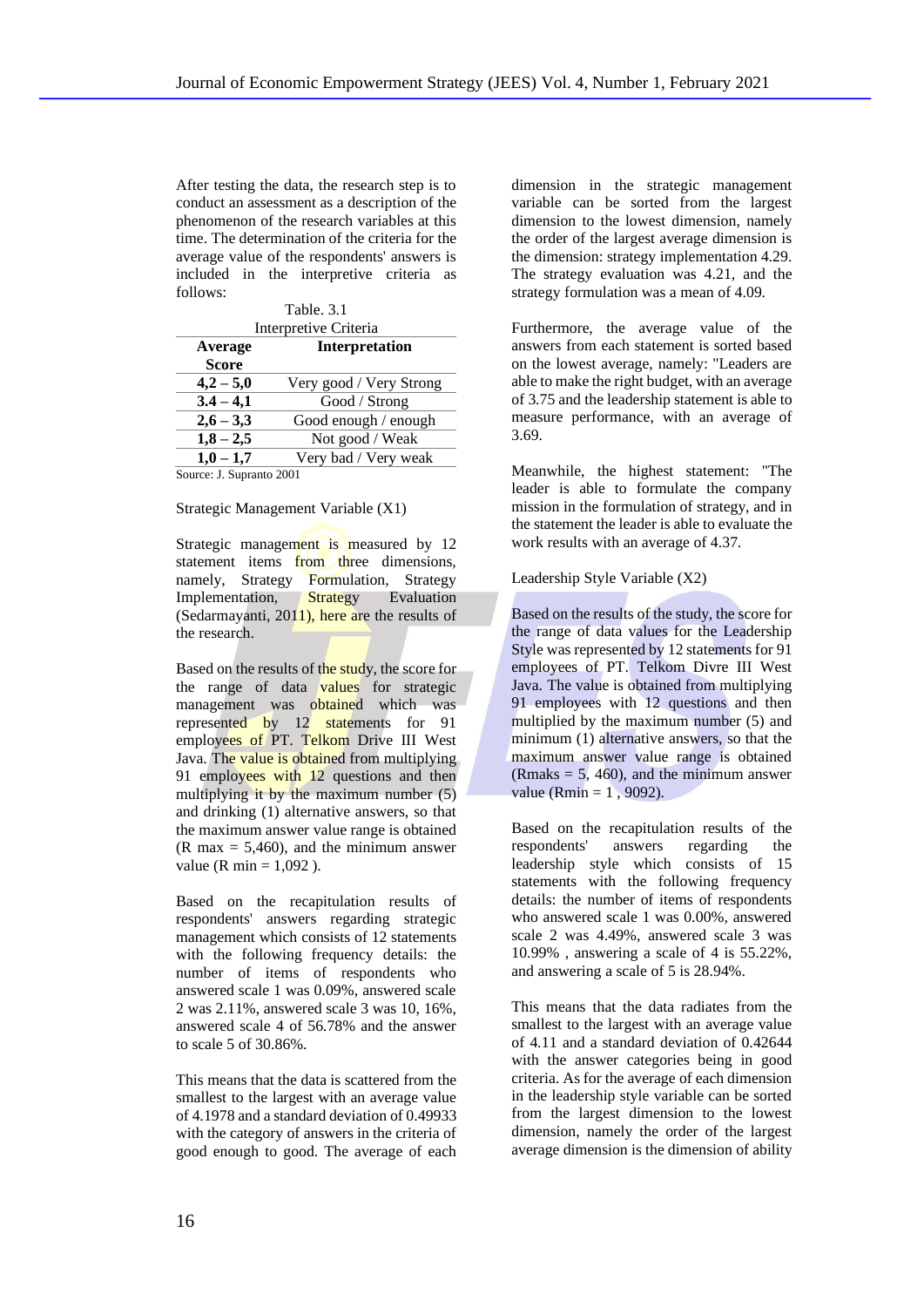to make decisions with an average of 4.29%; ability to control subordinates, 4.24 average; responsibility, 4,18; 4.03 communication skills; and motivation ability 3,95.

For the average value of the answers of each statement, the order is based on the lowest average: Leaders are able to complete work on time, with an average of 3.75 and on the statement the leadership uses power effectively and appropriately, with an average of 3.80 .

With the highest question the Leader takes the most appropriate Action; The statement that the leader is able to carry out the procedure and in the statement the leader is able to communicate up and down with an average of 4.37.

Job Satisfaction Variable (Y)

Based on the results of the study, the score for the range of data values for job satisfaction is represented by 14 statements for 91 employees of PT. Telkom Drive III Answer West. The value is obtained from the multiplication of 91 employees with 14 questions and then multiplied by the maximum and minimum number of alternative answers, so that the maximum answer value range is obtained (Rmax  $=$ 6.370) and the minimum answer value (Rmin  $= 1.274$ ).

Based on the results of the recapitulation of the respondents' answers regarding job satisfaction which consists of 14 statements with details of the following frequencies; The number of items of respondents who answered scale 1 was 0.08%, answered scale 2 was 2.11%, answered scale 3 was 12.11%, answered scale 4 was 63.13% and answered scale 5 was 22.58%.

This means that the data is scattered from the smallest to the largest with an average value of 4.1319 and a standard deviation of 0.422710 with the category of answers in good criteria. As for the average order of each dimension in the job satisfaction variable, it can be sorted from the lowest dimension, namely the order of the largest average dimensions; average pay 4.20; average admission 4.18, supervisory average 4.16; promotion on average 4.10, fellow workers on average 4.01; work with an average of 3.99; the average working conditions 3.86.

Furthermore, the average value of the answers from each statement is sorted based on the lowest average, namely; The company provides the same infrastructure as support, with an average of 3.84 and on average among employees always help each other with an average of 3.87.

While the highest statement; the company always provides bonuses and incentives if it exceeds the work target, with an average of 4.21 and in the leadership statement it rewards employees who excel at an average of 4.20.

## Employee Performance Variable (Z)

Employee performance is measured by 16 statement items from eight dimensions, namely, Quantity of Work, Job Knowledge, Creativeness, Corporation, Dependability, Initiative, and Personal Qualities (Faustino Gomes: 2003)

Based on the results of the recapitulation, the number of items of respondents who answered scale 1 was 1.03%, answered scale 2 was 1.99%, answered scale 3 was 9.81%, scale 4 was 60.15%, answered scale 5 was 27.2 %.

## Verification Analysis

The calculation of the correlation coefficient using the Pearson Product Moment correlation analysis was carried out in order to determine how strong the relationship between several independent variables studied. The calculation of the correlation coefficient uses the SPSS 23 program, which has a correlation between the strategic management variables and the leadership style.

"High or low correlation, dependens generally on the nature of variables being studied. You may, how ever the following categorization which most specialists in statistics usually agree with "(Sevilla et. At .: 1997).

To interpret the figures obtained as follows: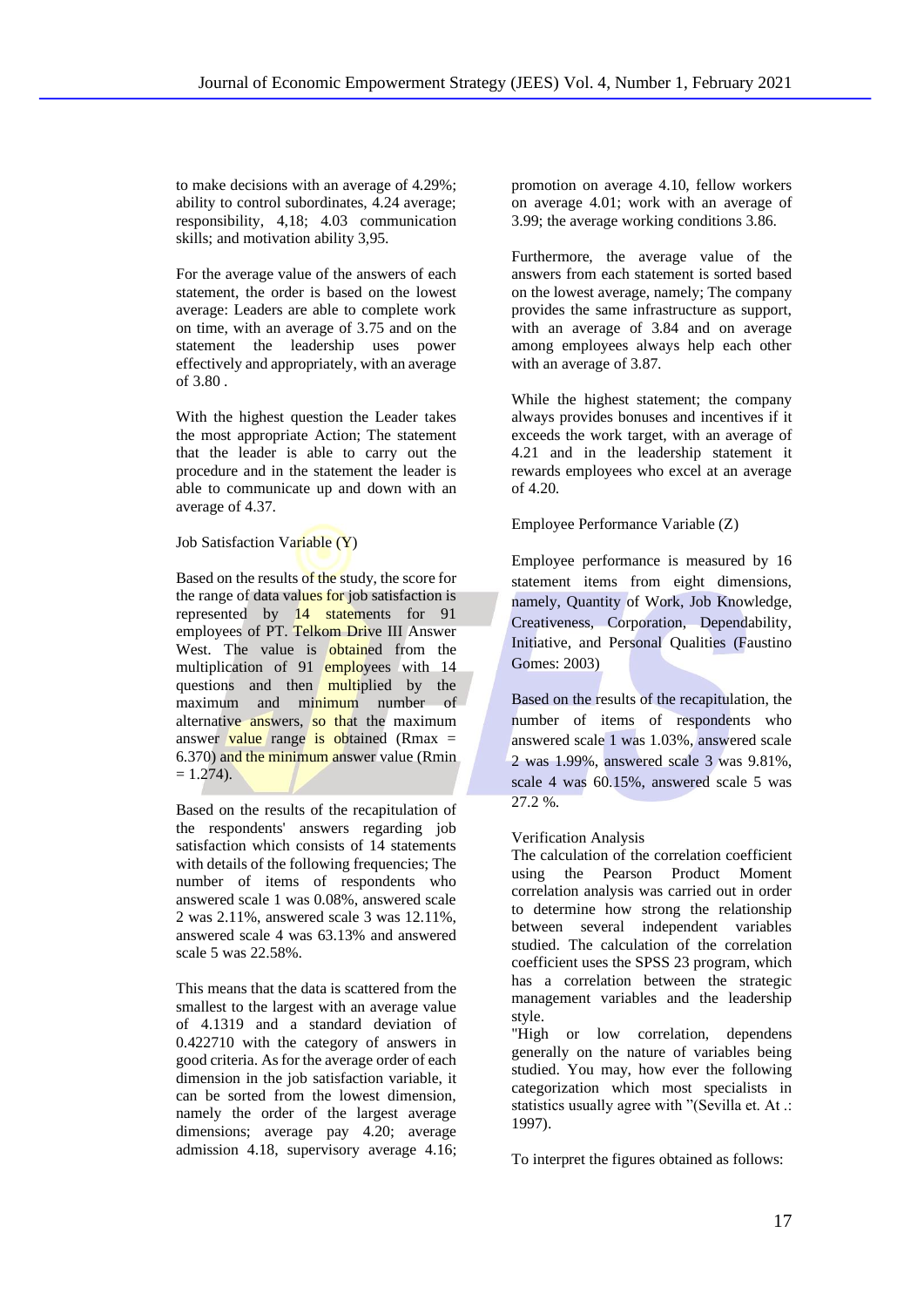| Table, 3.2                                     |                           |  |
|------------------------------------------------|---------------------------|--|
| The criteria for interpreting the level of the |                           |  |
| relationship between variables                 |                           |  |
| <b>Correlation</b>                             | <b>Relationship Level</b> |  |
| coefficient                                    |                           |  |
| $0,0-0,199$                                    | Very low                  |  |
| $0,20 - 0,399$                                 | Low                       |  |
| $0,40 - 0,599$                                 | Moderate                  |  |
| $0,60 - 0,799$                                 | Strong                    |  |
| $0,80 - 1,000$                                 | Very Strong               |  |

Source: Sugiono 2009

From the table above, it can be explained that the relationship between strategic management variables and leadership style is obtained a value of 0.324. So that when consulted with the r value interpretation table (correlation), it has a moderate and unidirectional level of relationship because the value is positive with moderate criteria.

### **4. Conclusion**

Based on the analysis of secondary data and primary data as well as the results of path analysis and hypothesis testing from research data at Telkom Divreg III-West Java, it can be concluded as follows::

- 1. Strategic management is in good to very good criteria, meaning that the strategic management in Telekom Divreg III-West Java is well executed, where all employees need to carry out strategic management well. However, there are still some aspects of weakness among them: "The leadership has not been optimal in making the right budget" and the statement "The leadership has not optimally measured performance".
- 2. Leadership style is in good to very good criteria, meaning that the leadership style has been done well, so that it can improve employee performance. However, there are still some aspects of weakness among them, "Leaders have not been optimal in completing work on time, in the statement" Leaders in using power need to be done effectively and according to their competence ".
- 3. Job satisfaction is in the criteria of good to very good, meaning that if job satisfaction increases, employee performance will increase. However,

there are still some aspects of weakness including: "The company in running its business needs to provide supporting infrastructure" and in the statement all employees are not always helping each other.

4. Employee performance is in good to very good criteria, meaning that the performance of employees of PT. Drivre III-West Java Telkom is generally good, as indicated by the results of the work of employees in completing work according to predetermined targets. However, there are weaknesses; "All employees are not optimally able to adapt to the environment" and in the statement "All employees work less according to procedures"

The influence of strategic management and leadership style on job satisfaction and its implications for employee performance.

- 1. Strategic management has a positive and significant effect on job satisfaction, it can be interpreted that the higher the strategic management, the higher the employee's performance. Strategic management is predominantly shaped by: Strategy implementation, the second scattered dimension of strategy evaluation, and the smallest dimension of strategy formulation. These three dimensions must support each other, if strategic management increases, job satisfaction will increase and affect employee performance.
- 2. The leadership style has a positive and significant effect on employee job satisfaction. The dominant leadership style is formed by the ability to make decisions, the second largest dimension is the ability to control subordinates, the third largest is responsibility, and the smallest dimension is communication skills and motivation abilities. The five dimensions must support each other, increasing the leadership style of job satisfaction will increase.
- 3. Strategic management and leadership style have a positive and significant effect simultaneously on job satisfaction. Strategic management and leadership style must be implemented properly and continue to be improved. The influence of leadership style on job satisfaction is